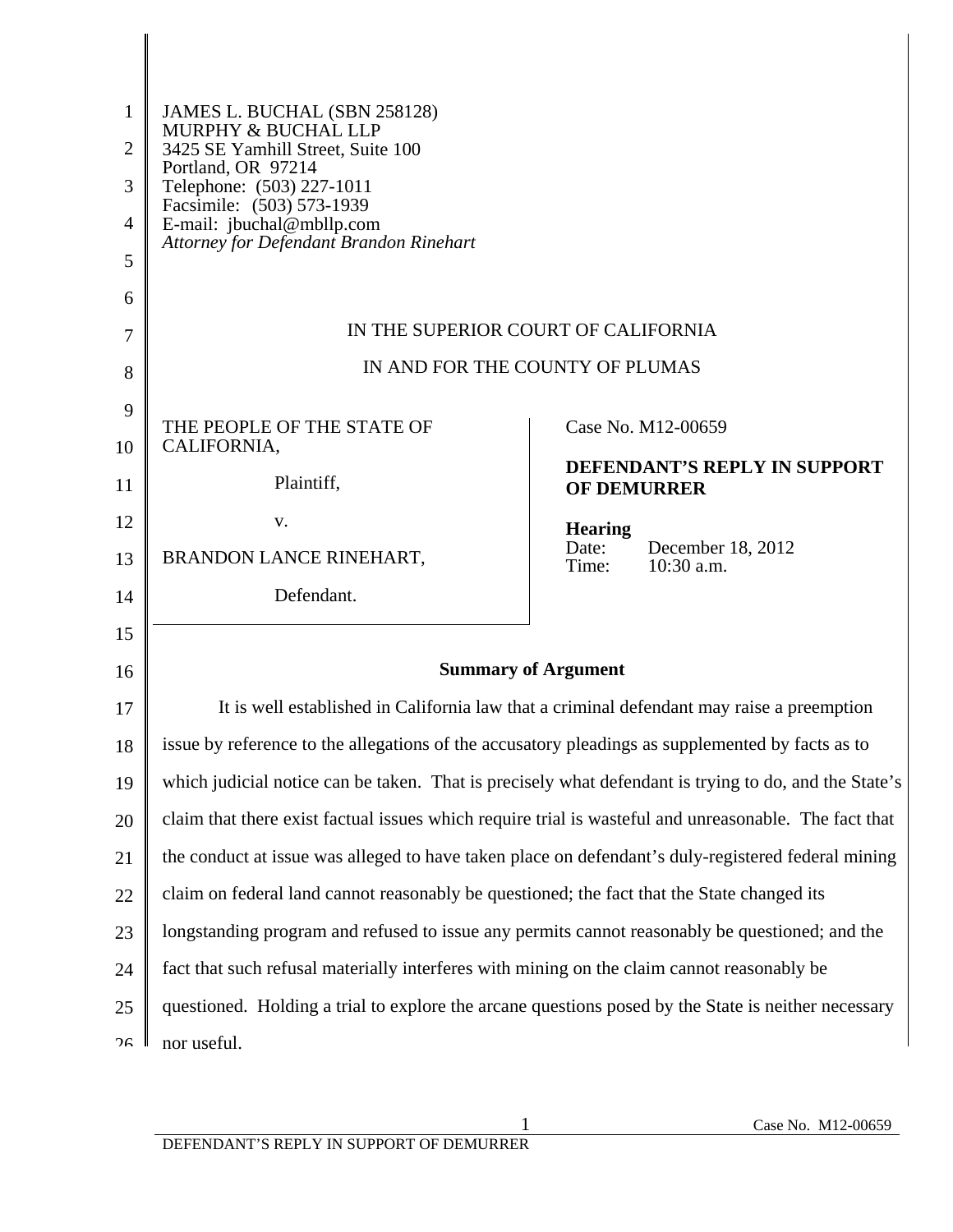| $\mathbf{1}$   | <b>Argument</b>                                                                                                 |
|----------------|-----------------------------------------------------------------------------------------------------------------|
| $\overline{2}$ | <b>RESPONSE TO POINT I: THE DEMURRER HAS A STATUTORY BASIS.</b>                                                 |
| 3              | The State recognizes that the fundamental claim of the demurrer is that the crime charged                       |
| $\overline{4}$ | has been preempted by federal law. This is simply another way of saying that the court "has no                  |
| 5              | jurisdiction of the offense charged herein" (Penal Code $\S$ 1004(1)), because federal jurisdiction,            |
| 6              | not state jurisdiction, is controlling here. <sup>1</sup> Alternatively, questions of preemption have sometimes |
| 7              | been regarded as falling within § 1004(4): whether the allegations "constitute a public offense".               |
| 8              | E.g., People v. Gerado (App. Dep't Super. Ct. Los Angeles 1985) 174 Cal. App.3d Supp. 1, 3                      |
| 9              | (whether state law preempted local ordinance was an issue under $\S 1004(4)$ ). Regardless of which             |
| 10             | subsection of § 1004 is required as covering these circumstances, the question raised is a                      |
| 11             | fundamentally legal defect properly raised by demurrer. See also People v. Todd Shipyards Corp.                 |
| 12             | (App. Dep't Super. Ct. Los Angeles 1987) 192 Cal. App. 3d. Supp. 20, 35-40 (federal preemption                  |
| 13             | issue resolved by demurrer without specifying the subsection of § 1004 involved). If the State's                |
| 14             | overly-literal interpretation of § 1004 were correct, each and every issue as to the constitutionality          |
| 15             | of a statute could be raised only at trial, not by demurrer, and that is manifestly not the case.               |
| 16             | The only case cited by the State is <i>People v. McAllister</i> (1929) 99 Cal. App. 37. In this                 |
| 17             | unusual case, the Court of Appeals reversed, 3-2, a Superior Court's granting of a demurrer in a                |
| 18             | case where the defendant was charged with five counts of improperly influencing people "about to"               |
| 19             | be called as witnesses". Id. at 39. The Court of Appeals did remark that the demurrer "attempts to              |
| 20             | present points which could not be raised by demurrer, but the only example provided is that the                 |
| 21             | demurrer recites: "the offense charged against the defendant is not shown by the evidence taken at              |
| 22             | the preliminary examination". <i>Id.</i> at 40.                                                                 |
| 23             |                                                                                                                 |

- 24
- 25

<sup>&</sup>lt;sup>1</sup> The Court may also wish to take judicial notice of the ticket issued to defendant as an "accusatory pleading" within the meaning of § 1004. It contains the precise geographic location

 $26$ alleged concerning the conduct charged. (*See also* Rinehart Decl. ¶ 4.) It should be noted that § 1004 was amended to remove the words like "indictment", "information", or "complaint", to give fullest effect to the salutary purpose of the demurrer: saving the time and resources of the State and the defendant where, as here, facts pleaded that are not reasonably subject to dispute confirm that the alleged crime cannot lawfully be prosecuted.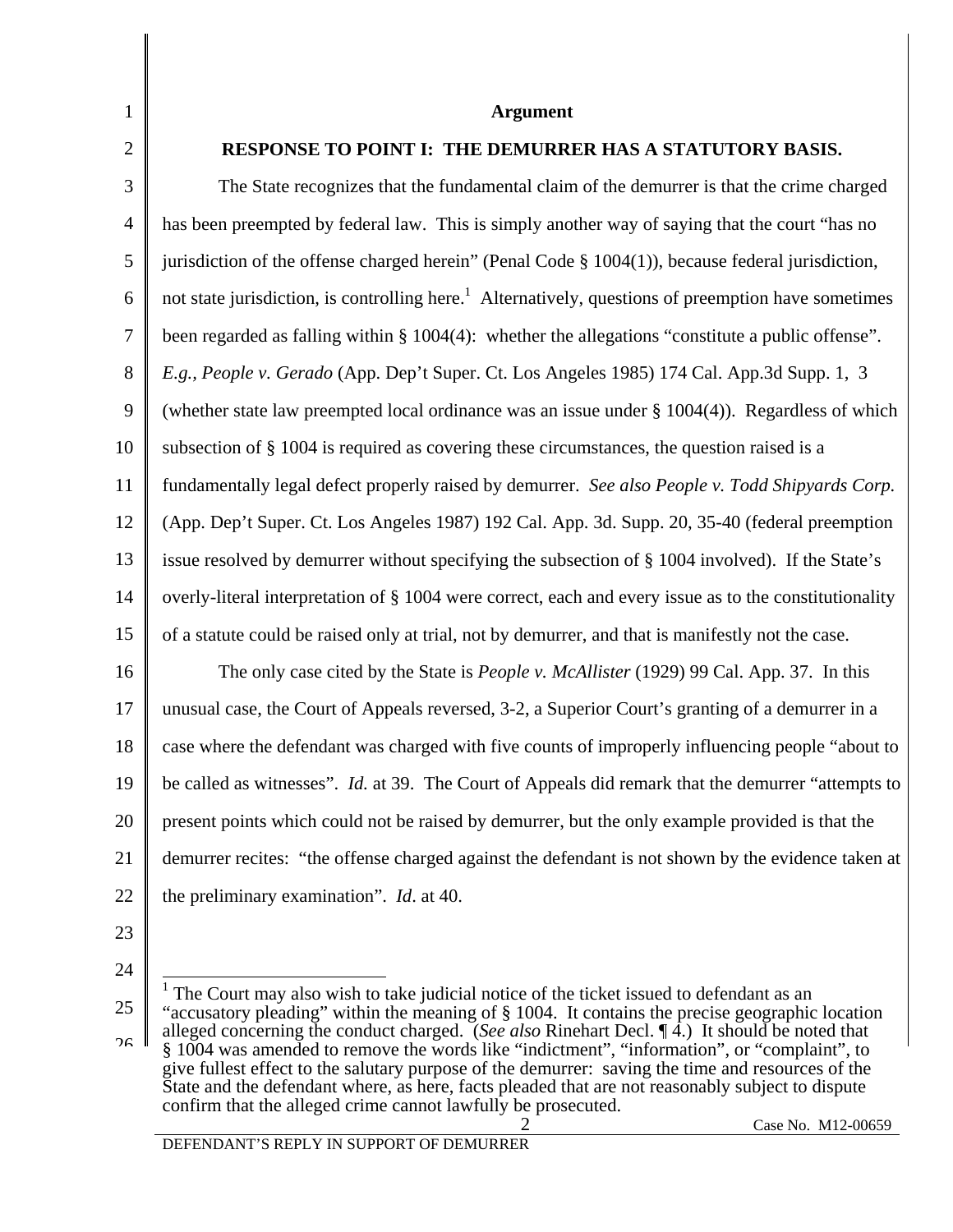| $\mathbf{1}$   | The actual ground of decision in <i>McAllister</i> was to address the defendant's contention that                                                                                                                   |
|----------------|---------------------------------------------------------------------------------------------------------------------------------------------------------------------------------------------------------------------|
| $\overline{2}$ | there was "no action or proceeding pending which might be affected by any misconduct of the                                                                                                                         |
| 3              | defendant" (id.), and while the case was not clear on this, is appears that judicial notice was taken                                                                                                               |
| $\overline{4}$ | that the proceeding was not in fact pending. The core of the case concerns the holding that no                                                                                                                      |
| 5              | action need be pending for the charge to stand. See id. at 40-41.                                                                                                                                                   |
| 6<br>7         | RESPONSE TO POINT II: THE DEMURRER DOES NOT REQUIRE FINDINGS OF<br>FACT BEYOND THOSE PROPERLY ALLOWED THROUGH JUDICIAL NOTICE.                                                                                      |
| 8              | Defendant may properly ask the Court to take judicial notice of facts sufficient, when read                                                                                                                         |
| 9              | with the allegations in the complaint, to lead to its dismissal under § 1004. People v. Tolbert                                                                                                                     |
| 10             | (1986) 176 Cal. App.3d 685; see also Penal Code § 961 ("Neither presumptions of law, nor                                                                                                                            |
| 11             | matters of which judicial notice is authorized or required to be taken, need be stated in an                                                                                                                        |
| 12             | accusatory pleading."). As the <i>Tolbert</i> court correctly summarized the law:                                                                                                                                   |
| 13             | "To sustain a demurrer for want of jurisdiction, the defect must appear on                                                                                                                                          |
| 14             | the face of the accusatory pleading. Penal Code section 961 states:<br>"Neither presumptions of law, nor matters of which judicial notice is<br>authorized or required to be taken, need be stated in an accusatory |
| 15             | pleading." For purposes of demurrer, therefore, matters which may be<br>judicially noticed may be said to appear constructively on the face of the                                                                  |
| 16             | pleading."                                                                                                                                                                                                          |
| 17             | Tolbert, 176 Cal. App.3d at 689 (citations omitted; emphasis added). See also Todd Shipyards,                                                                                                                       |
| 18             | 192 Cal. App.3d Supp. at 33 n.7 (taking judicial notice of federal material to resolve preemption                                                                                                                   |
|                | 19   claim in demurrer context).                                                                                                                                                                                    |
| 20             | The case cited by the State is not to the contrary. <i>People v. Williams</i> (1979) 97 Cal. App.                                                                                                                   |
| 21             | 3d 382, involved a defendant who sought to resolve evidentiary questions by demurrer. Most                                                                                                                          |
| 22             | significant was the question whether concealment of a conspiracy constituted a continuing crime:                                                                                                                    |
| 23             | "The question of whether the defendants did purposely conceal the Hartford file, and if so, for how                                                                                                                 |
| 24             | long, is one of fact not law and therefore should be decided by a jury, unless the evidence is                                                                                                                      |
| 25             | insufficient to support such a finding. A demurrer however, is not a proper means to test the                                                                                                                       |
| ገና             | sufficiency of evidence." Id. at 391.                                                                                                                                                                               |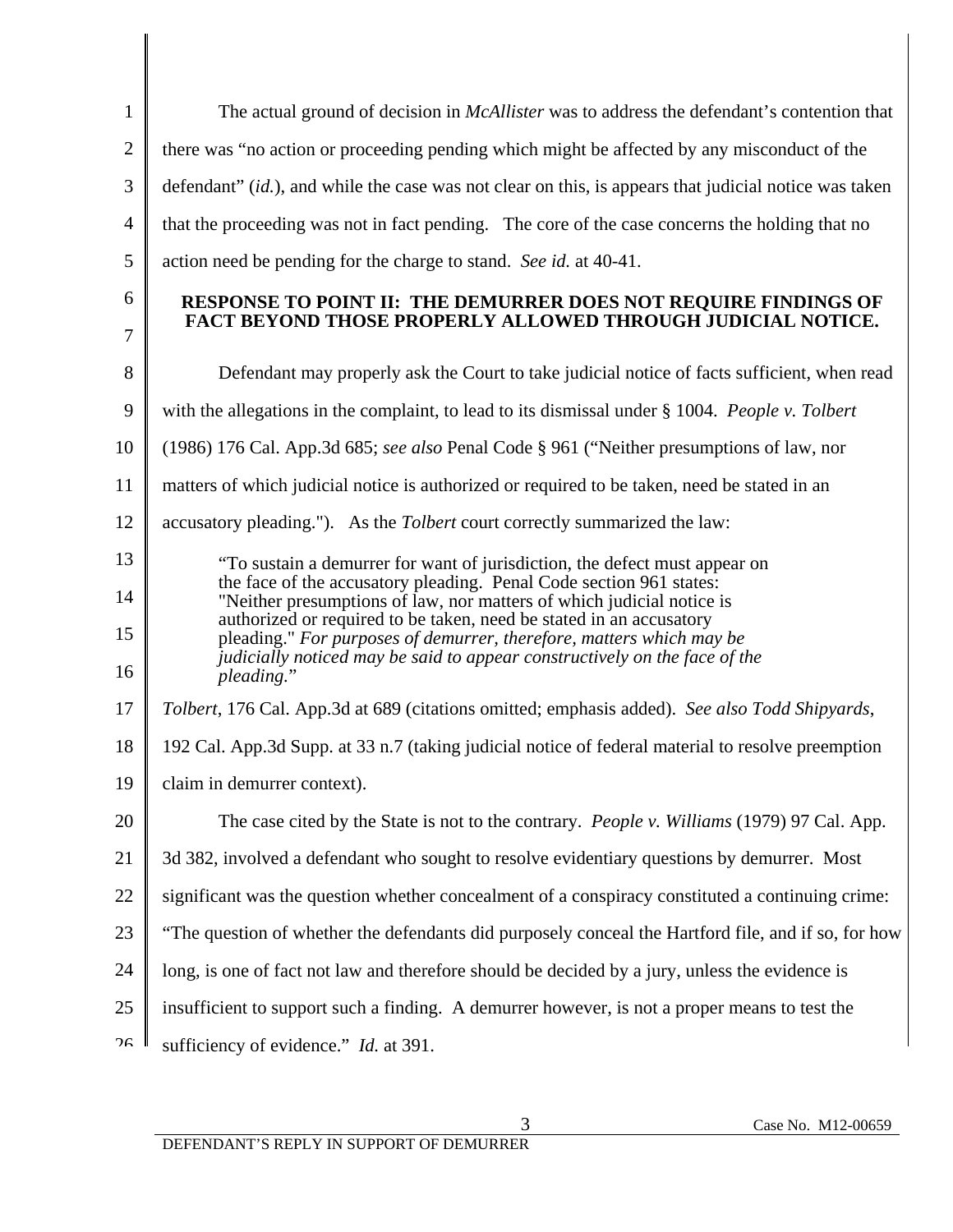| $\mathbf{1}$   | The State suggests points to facts that are not on the face of the complaint, and suggests                                                                                                                 |
|----------------|------------------------------------------------------------------------------------------------------------------------------------------------------------------------------------------------------------|
| $\overline{2}$ | that the Court can find none of them. The State is wrong. The first two facts, whether defendant                                                                                                           |
| 3              | owns a federal mining claim and whether it is properly registered with the federal government, <sup>2</sup>                                                                                                |
| $\overline{4}$ | have been established by copies of the official records of the U.S. Bureau of Land Management. It                                                                                                          |
| 5              | has long been recognized that such material is subject to judicial notice. As stated in <i>Livermore v</i> .                                                                                               |
| 6              | Beal (1937) 18 Cal. App.2d 535, 544:                                                                                                                                                                       |
| 7              | " the trial court was bound  to take judicial notice of every act of the [federal]                                                                                                                         |
| 8              | commissioner of the general land office having to do with the lands involved in the<br>respective actions, and even though the the amended complaints are absolutely silent as to                          |
| 9              | any of such facts, and the question is presented only upon demurrer, the respective<br>amended complaints must each one be read as though they incorporated everything of                                  |
| 10             | which the courts are bound to take judicial knowledge."                                                                                                                                                    |
| 11             | The same judicial notice of federal records is, of course, commonplace in criminal actions. See,                                                                                                           |
| 12             | e.g., People v. Jacinto (2010) 49 Cal.4th 263, 272 (judicial notice of federal immigration detainer);                                                                                                      |
| 13             | <i>People v. Howard</i> (1992) 1 Cal.4th 1132, 1160 ("Defendant's motion for judicial notice of the                                                                                                        |
| 14             | results of the 1980 federal census is granted").                                                                                                                                                           |
| 15             | With respect to the third fact posited by the State, whether there is sufficient gold in the                                                                                                               |
| 16             | claim to make the mining claim valid, this argument is not well enough developed to be                                                                                                                     |
| 17             | understood or considered. The State apparently alludes to the possibility that the federal                                                                                                                 |
| 18             | government might itself challenge the validity of the defendant's mining claim. But the State cites                                                                                                        |
| 19             | no authority for the proposition that it can make a collateral attack on the federal government's                                                                                                          |
| 20             |                                                                                                                                                                                                            |
| 21             | $2$ It may be that the District Attorney now claims there is an issue as to the location of the conduct<br>charged, rather than whether defendant has a mining claim. (See Opposition at 4.) The           |
| 22             | undersigned counsel had extensive discussions with representatives of the Plumas County District<br>Attorney's office and was informed, in substance, that the State recognized no factual issue as to     |
| 23             | the location of the alleged conduct. Specifically, we discussed the exact GPS coordinates<br>contained on the ticket issued to defendant, which the District Attorney's office had discussed               |
| 24             | with the game warden (a copy of which is filed herewith as Exhibit 1 to the Supplemental Request<br>for Judicial Notice), and even provided the District Attorney with copies of the pertinent mapping     |
| 25             | prior to filing the Demurrer. So as far as we know, no dispute as to the location of the conduct can<br>be raised consistent with the ethical obligations of the State's representatives. In addition, the |
| 26             | ticket received by defendant, a Judicial Council of California Form, may be considered an<br>"accusatory pleading" for purposes of § 1004, insofar as it makes an accusation and initiated these           |
|                | proceedings. It precisely identifies the location charged, the sort of fact commonly considered on                                                                                                         |
|                | demurrer, and with the additional materials previously filed, judicial notice can be taken of the<br>undisputable fact that defendant was within the boundaries of his mining claim.                       |
|                | Case No. M12-00659<br>4                                                                                                                                                                                    |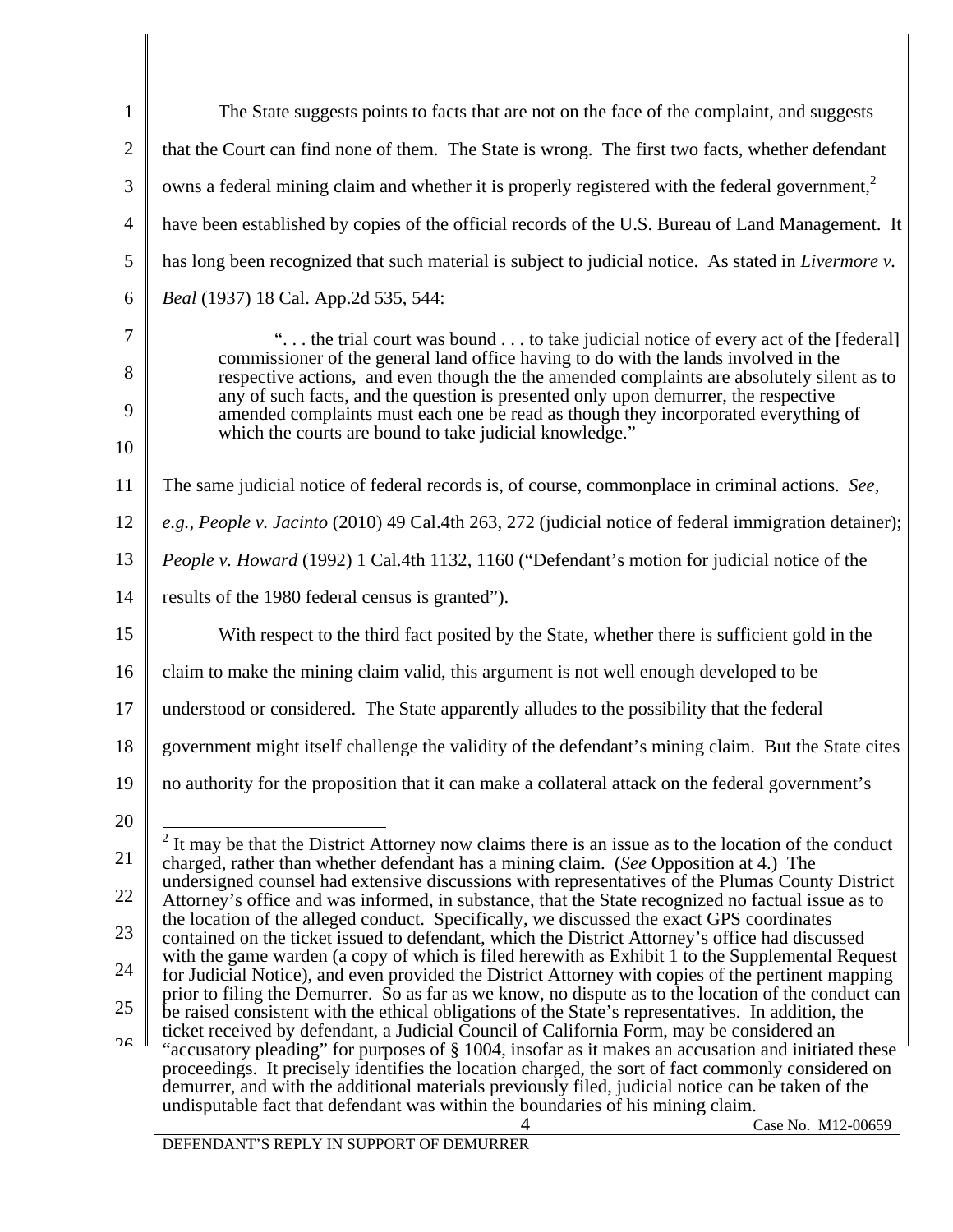3 4 administrative decision to register a federal mining claim in the context of a State misdemeanor prosecution. The Court is to take judicial notice of the federal grant of a claim; if there were proceedings in which the claim had been invalidated, the court might take judicial notice of them as well, but there have been no such proceedings.

5 6 7 8 9 10 11 12 The next two facts posited by the State concern the question whether suction dredging is the "only way", or "only economically-viable way" to mine the claim. While this is true, and indeed, "common knowledge within the territorial jurisdiction of th[is] court" (Evidence Code § 452(g)), the Court need not make any such finding to resolve the preemption claim. As set forth in the Demurrer, and as explained further below, federal law forbids a "material interference" with mining. 30 U.S.C. § 612(b). In the context of the State's abrupt termination of a longstanding permit program, judicial notice can properly be taken of the obvious fact that *halting the issuance of mining permits materially interferes with the mining that was permitted by those permits.*

13 14 15 16 17 The last fact posited by the State concerns the question whether the mining constituted a common law nuisance. But no such nuisance was alleged by the State; the charge is not one of criminal nuisance (if such a charge even exists), but of operating (and possessing equipment to operate) without a permit. The question of nuisance is simply not relevant at all—and of course there is no nuisance. *See also infra* Response to Point III.

18

1

2

19

## **RESPONSE TO POINT III: THE CRIME CHARGED OBVIOUSLY STANDS AS AN OBSTACLE TO THE ACCOMPLISHMENT OF FEDERAL OBJECTIVES.**

20 21 22 23 The State's lead case on preemption is *Bates v. Dow Agrosciences LLC* (2005) 544 U.S. 431, 449. The *Bates* case does not concern mining, but rather Dow Chemical's attempt to shut down a tort suit by farmers whose crop was damaged by its products, on the ground that federal labeling laws preempted state law claims for damages.

24 25  $26$  The labeling laws required EPA review of labels, and that the labels be true to avoid "misbranding". The law also said that a "State shall not impose or continue in effect any requirements for labeling or packaging *in addition to or different from* those required under this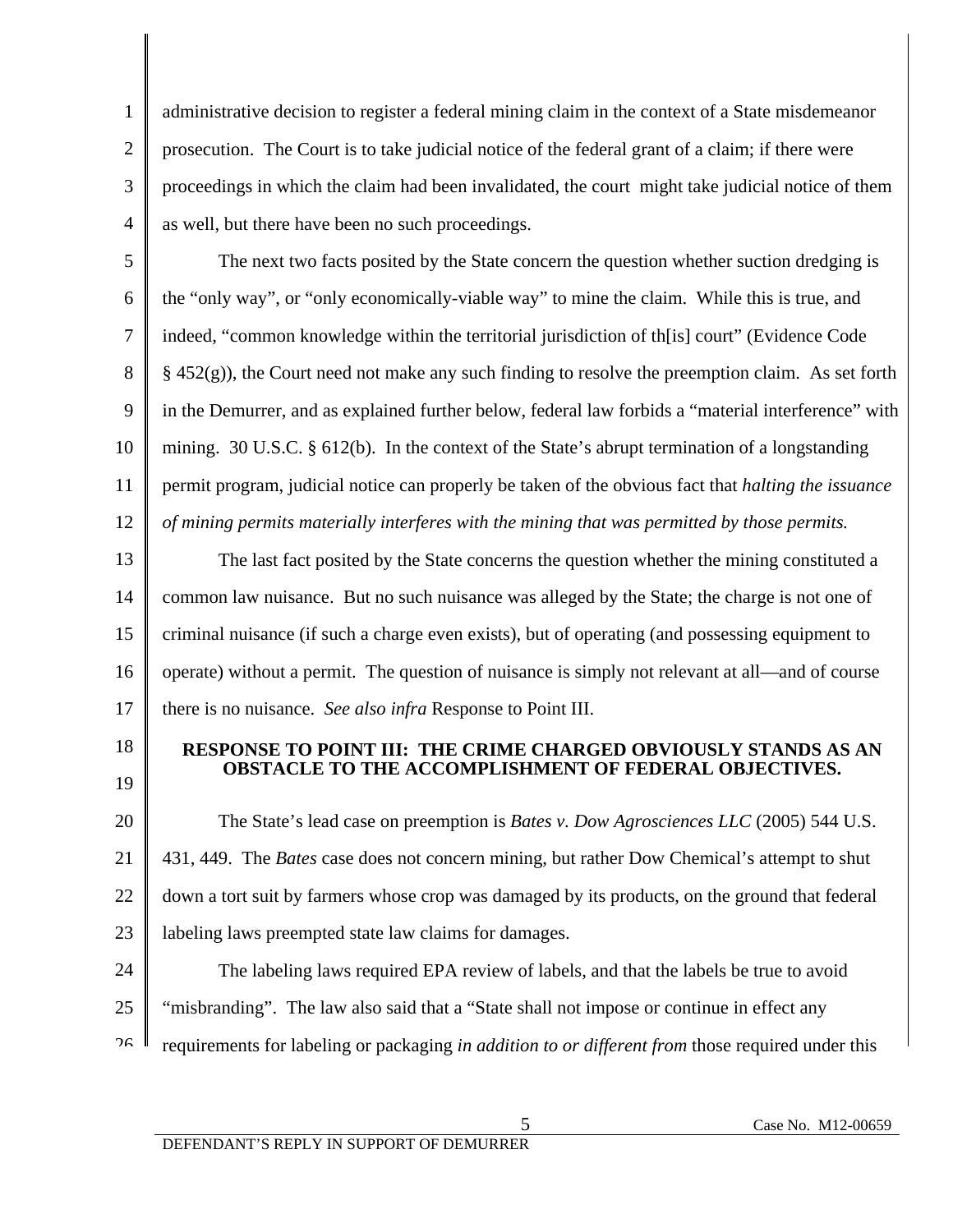1 2 Act". 7 U.S.C. § 136v(b) (emphasis added). The preemption argument was that successful damage claims might cause Dow to change its labels.

3 4 5 6 7 The Supreme Court easily disposed of this claim on the ground that there was nothing wrong with allowing a state to impose a damage remedy in a context where the state law requirement—that the manufacturer accurately describe the product and its effects—was parallel to the federal requirement. *Bates*, 544 U.S. at 449-54. A court reviewing a preemption argument "should bear in mind the concept of equivalence". *Id.* at 454.

8 9 10 11 12 Here there is no credible case to be made for any equivalence between the federal regulatory scheme and the state scheme. The State is manifestly acting to shut down suction dredge mining entirely rather than engaging in the sort of parallel or equivalent permitting scheme approved, at least in the abstract, in *California Coastal Comm'n v. Granite Rock Co.* (1980) 480 U.S. 572.

13 14 15 16 17 18 19 20 21 22 The State argues strenuously that regulation of fish and wildlife is an area of traditional state concern which should militate against federal preemption, but the U.S. Supreme Court has rejected that argument where activities on federal lands are concerned. Specifically, in *Kleppe v. New Mexico* (1976) 426 U.S. 529, the Court rejected New Mexico's attempt to regulate wild burros on federal lands, notwithstanding New Mexico's arguments along the lines of those presented by the State here. As the Court explained in a unanimous opinion, under the U.S. Constitution, and the Property Clause in particular, Congress has "complete power" over public lands which "necessarily includes the power to regulate and protect the wildlife living there". *Id.* at 540. The power to regulation necessarily includes the power to limit regulation in favor of federal objectives.

23

24 25  $26$  The State also argues that in the mining laws, Congress has expressed only "a general federal purpose to encourage a particular activity," attempting to draw an analogy to *Commonwealth Edison Co. v. Montana* (1981) 453 U.S. 609. The analogy is factually and legally defective. It is factually defective because Congress has gone far beyond promoting a general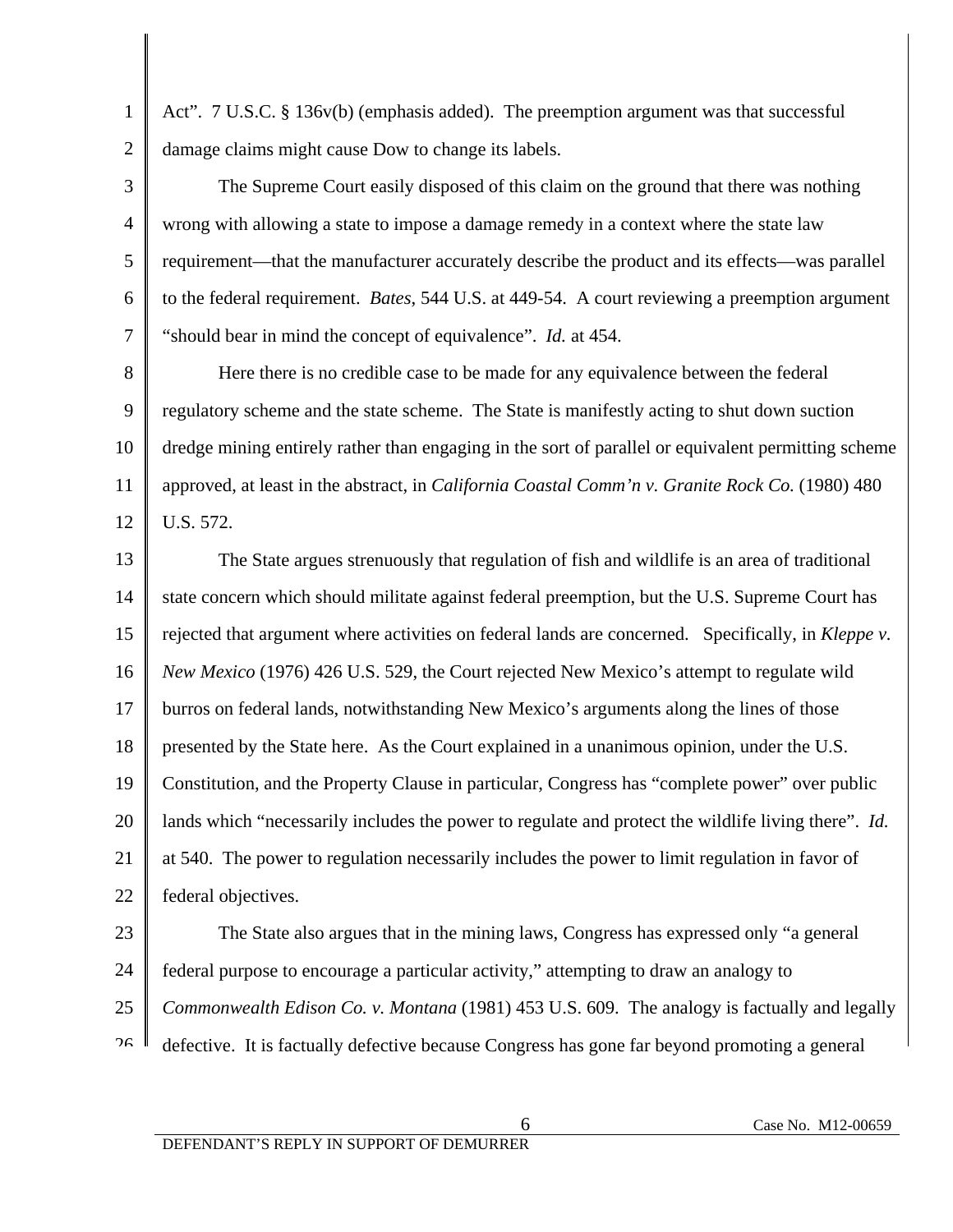1 2 3 4 purpose: it has in fact granted a very specific federally-protected right to defendant. It is legally defective because the *Commonwealth Edison* case was a case concerning Montana's power to impose a severance tax on coal, a tax that had in fact been expressly authorized by Congress. *Id*. at 631.

5 6 7 8 9 Defendant is not required to demonstrate that Congress had a clear and express intent to preempt the State's refusal to grant permits. The *Granite Rock* decision only approved by a bare 5-4 majority the notion that the State could demand permits *at all*, warning, in substance, that unreasonable permit conditions would not survive scrutiny. *A fortiori*, the outright revocation of the permitting scheme as a whole cannot possibly be squared with federal law.

10 11 12 13 14 The State complains that defendant "does not squarely argue . . . which federal law or laws" cause the preemption, but the relevant laws are set out in detail in the demurrer, and the State appears to concede that federal agencies would be without power to forbid the activities the State as forbidden as "material interference". The State does not explain why it should be allowed to do what federal agencies cannot do.

15 Instead, the State makes the conclusory argument that:

16

17

18

"There is no inherent inconsistency between a general federal policy to encourage mining and state regulations that bar certain forms of mining in certain areas to protect the environment any more than there would be an inherent inconsistency with a public policy to encourage non-motorized transportation and laws prohibiting pedestrians and cyclists on freeways."

19 20 21 22 23 (Opposition at 7.) The analogy misrepresents both the specific federal policy, and broad nature of the State's flat, statewide ban. The bicycle/freeway analogy is also defective. If the federal policy is to promote bicycles, and that policy is instantiated in a law that says bicycles can be used on federal property, the State simply cannot forbid them on federal land, even if the land does have a freeway running through it.

- 24 The State's only response to the large number of cases finding federal preemption in the
- 25 mining context is that they are not from California or do not concern this exact type of mining.
- $26$ They do, however, actually apply federal preemption principles in a relevant context, unlike the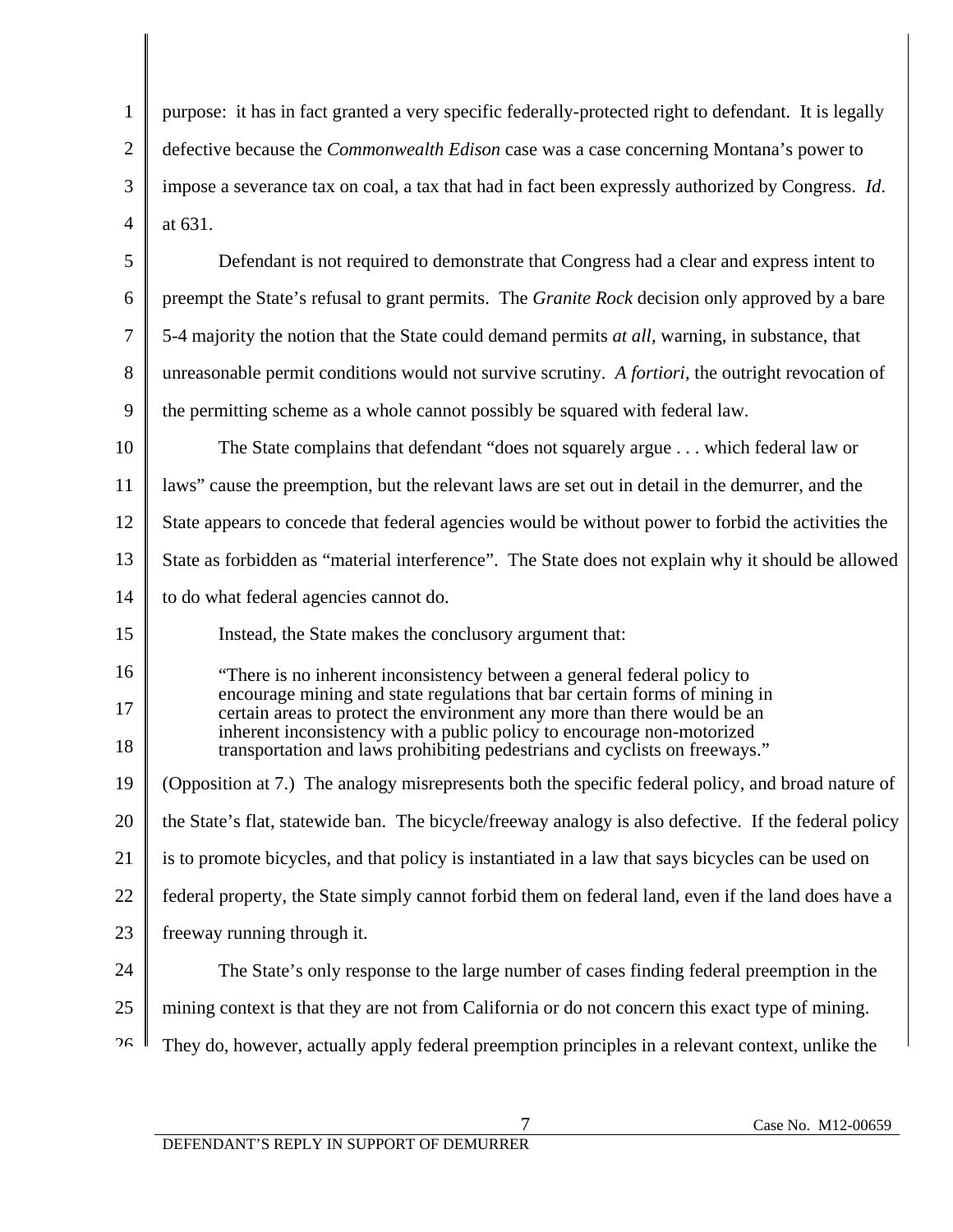1 2 3 4 5 6 7 pesticide labeling or tax cases cited by the State. The State also argues that some of the cases in involved zoning, while the crime here involves an environmental regulation. This is a distinction without a difference, insofar as the whole purpose of forbidding mining in any particular area is manifestly to protect someone's conception of the environment. It is true that *Granite Rock* drew a distinction, but that distinction was only that state land use plans could not operate *at all* on federal land, while permitting schemes would have to be evaluated for their reasonableness. But a flat revocation of the permitting scheme is *unreasonable* as a matter of law.

8 9 10 11 12 13 14 15 16 17 18 19 20 21 22 23 24 The State finally retreats to the argument that mining is banned on only some portions of the claim—the underwater areas actually containing the remaining gold. But all of the cases has have involved bans limited to some geographic area. The State's attempts to distinguish these cases are fanciful. For example, the State attempts to distinguish the Supreme Court of Colorado's holding in *Brubaker v. Board of County Comm'rs* (Colo. 1982) 652 P.3d 1050 on the ground that the "miners could not mine the claims in any respect without first conducting test drilling". (Opposition at 11.) But under the State's theory, the Court should have held a trial to determine, for example, whether the test holes might have been dug by hand. The schizophrenic nature of the State's argument becomes clear when it complains at length that the preemption analysis should not depend, for example, upon the economic viability of various means of mining. (Opposition at 11-12.) That being the case, why does the State insist on a trial to determine these facts? Preemption law does not require such exercises where, as here, the State's action is "prohibitory, not regulatory, in its fundamental character". *South Dakota Mining Ass'n v. Lawrence County,* 155 F.3d 105, 1011 (8th Cir. 1998*).* The State's only response here is that the prohibition is only temporary, but that is manifestly untrue. It is permanent unless and until the Legislature acts to change the law, because the Department of Fish and Game cannot issue any permits without a change in law. As explained in our opening memorandum, no permits can issue

25  $26$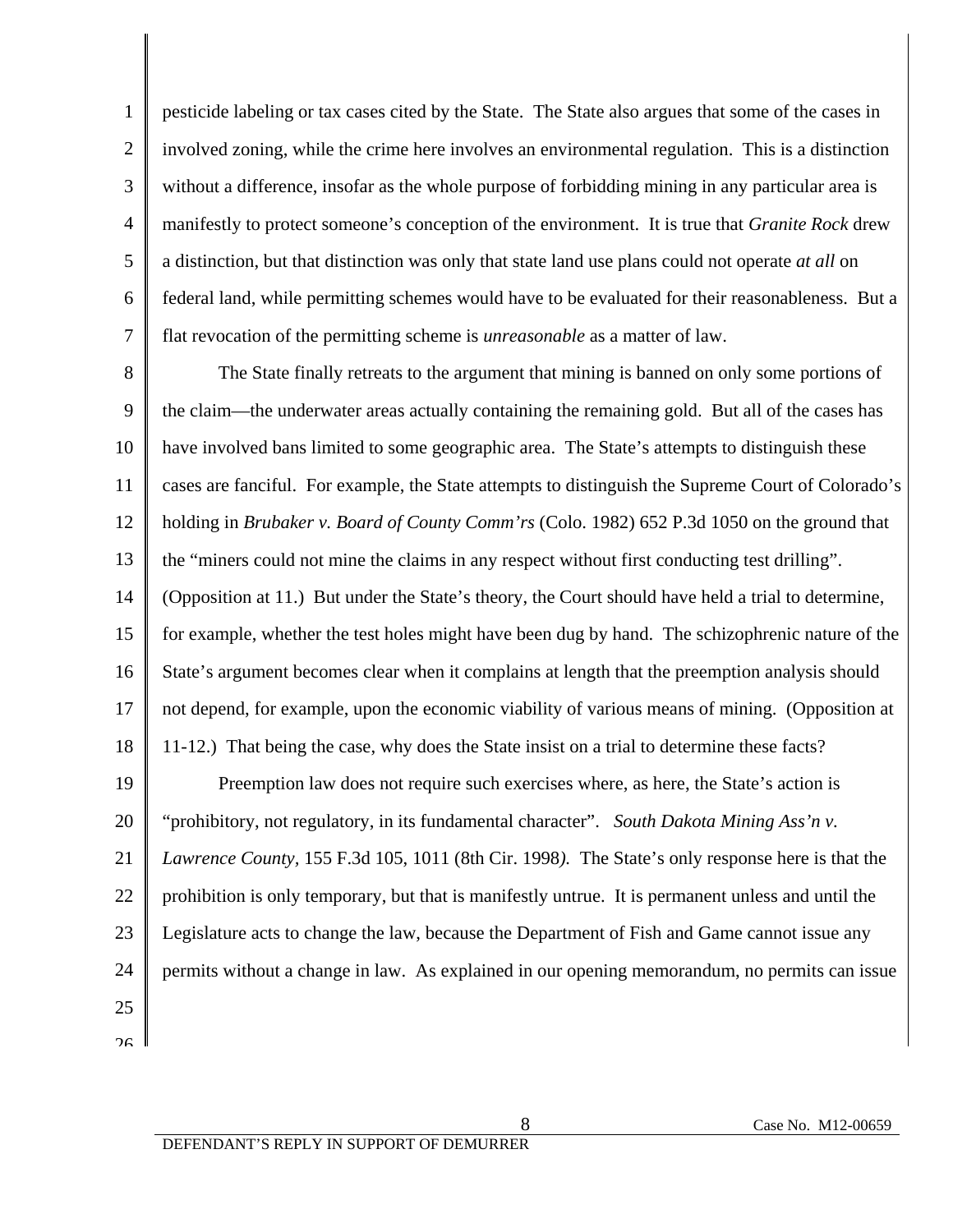| $\mathbf{1}$          | until "all of the following have occurred," including:                                                                                                   |  |
|-----------------------|----------------------------------------------------------------------------------------------------------------------------------------------------------|--|
| $\overline{2}$        | "(4) The new regulations described in paragraph (2) fully mitigate all                                                                                   |  |
| 3                     | identified significant environmental impacts.                                                                                                            |  |
| $\overline{4}$        | "(5) A fee structure is in place that will fully cover all costs to the<br>department related to the administration of the program."                     |  |
| 5                     | Fish and Game Code $\S$ 5653(b)(4)-(5). As explained in subsection (c)(1),                                                                               |  |
| 6                     | "the department shall consult with other agencies as it determines to be                                                                                 |  |
| $\overline{7}$        | necessary, including, but not limited to, the State Water Resources Control<br>Board, the State Department of Public Health, and the Native American     |  |
| 8                     | Heritage Commission, and, on or before April 1, 2013, shall prepare and<br>submit to the Legislature a report with recommendations on statutory          |  |
| 9                     | changes or authorizations that, in the determination of the department, are<br>necessary to develop the suction dredge regulations required by paragraph |  |
| 10                    | (2) of subdivision (b), including, but not limited to, recommendations<br>relating to the mitigation of all identified significant environmental         |  |
| 11                    | impacts and a fee structure that will fully cover all program costs."                                                                                    |  |
| 12                    | The Department has already determined, in its finding of asserted significant environmental                                                              |  |
| 13                    | impacts, that there are, showing that further statutory changes are required, and has already stated                                                     |  |
| 14                    | that it "cannot predict" when, if ever, issuance of permits might resume. (See generally Demurrer                                                        |  |
| 15                    | at 3-4.).                                                                                                                                                |  |
| 16                    | The State cites no case, and defendant is aware of none, that a statutory ban should not be                                                              |  |
| 17                    | regarded as permanent because the State might someday decide to legalize the activity. Moreover,                                                         |  |
| 18                    | the State's premise that so-called temporary restrictions on the exercise of property rights are                                                         |  |
| 19                    | categorically exempt from Constitutional infirmity has been very recently undermined by the U.S.                                                         |  |
| 20                    | Supreme Court. Arkansas Game and Fish Comm'n v. United States (Dec. 4, 2012) No. 11-597,                                                                 |  |
| 21                    | slip op. at 14 ("time is indeed a factor," but there is no "automatic exemption").                                                                       |  |
| 22                    | The State's final response on preemption is to cite an 1884 case (Woodruff v. North                                                                      |  |
| 23                    | Bloomfield Gravel Mining Co. (C.C.D. Cal. 1884) 18 F. 753, 754) for the proposition that mining                                                          |  |
| 24                    | laws did not evidence an intent to preempt nuisance laws. But no one has determined that                                                                 |  |
| 25                    | activities on defendant's mining claim might be considered a "nuisance;" this is not a criminal                                                          |  |
| $\gamma_{\mathsf{G}}$ | case for nuisance, if indeed there is such a thing. This case concerns purely the question whether                                                       |  |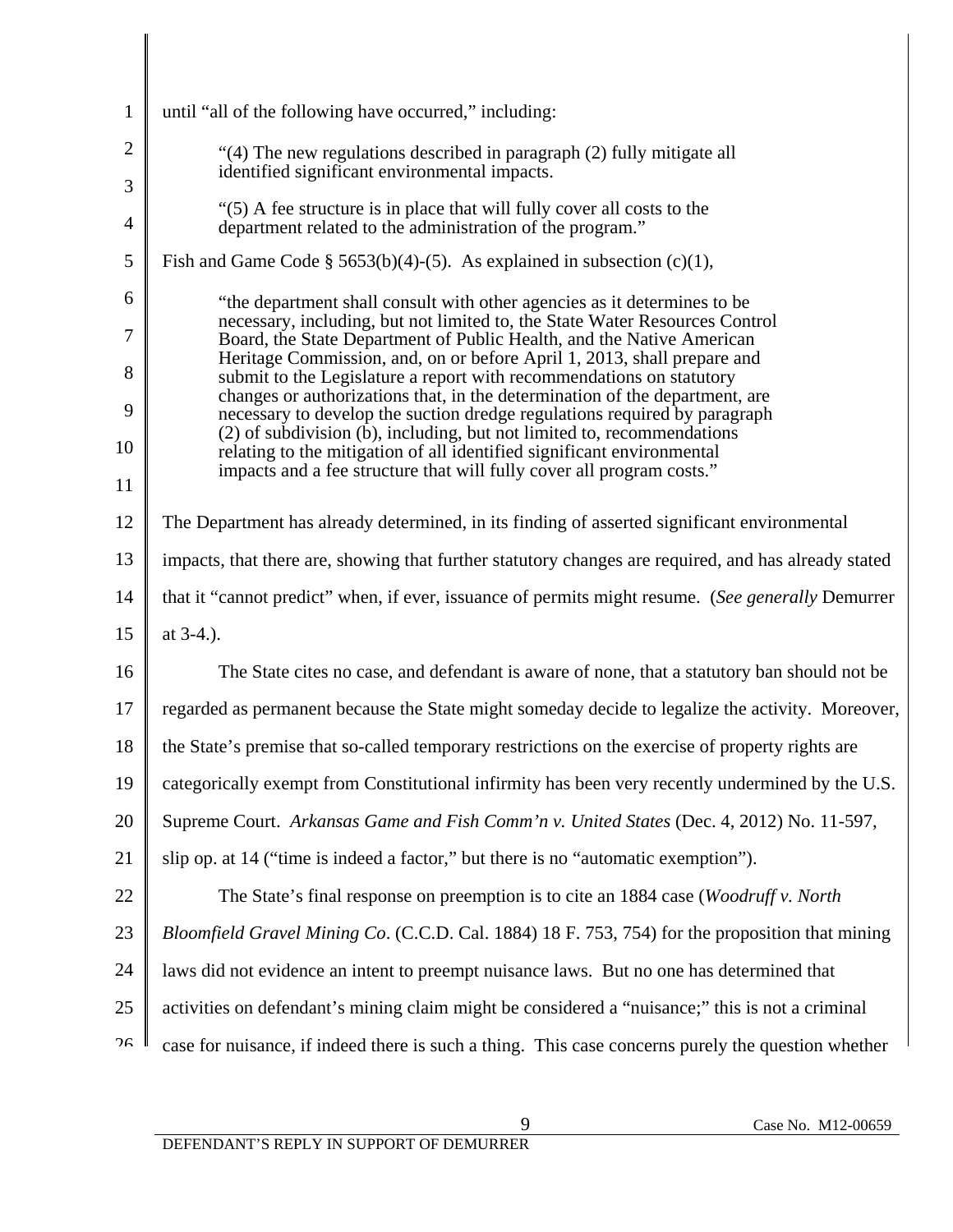1 2 3 defendant may be punished as a criminal for failure to have a permit the State now refuses to issue. The State retains whatever authority it may have to abate nuisances irrespective of its inability to prosecute defendant for the specific crimes charged here.

4 5 6 7 8 In fact, the formal findings of the Department of Fish and Game repeatedly confirm that effects on fish and wildlife are "less than significant for purposes of CEQA" (*E.g.,* Findings of Fact at pp. 22-26 (Exhibit 1 to Defendant's Request for Judicial Notice).) Whatever reasons may explain the State's peculiar refusal to issue permits, the State cannot fairly characterize suction dredging as a "nuisance".

## **RESPONSE TO POINT 4: THE STATE CANNOT REASONABLY DISPUTE THAT DEFENDANT WAS ON FEDERAL LAND.**

11 12 13 14 15 16 The State cites a case in which the Supreme Court unanimously rejected Montana's claim to own certain riverbeds and charge rent for them, for the proposition that it might somehow own the land on which the federal government has given defendant a mining claim. *PPL Montana, LLC v. Montana* (2012) 132 S. Ct. 1215. Again the State is attempting to create some vast collateral dispute—which may not even really be a dispute—and inject it into a simple misdemeanor case.

17 18 19 20 21 22 23 24 25  $26$  The State's argument is frivolous. As explained in the *PPL* case, the issue arises with respect to the bed of certain bodies of water deemed navigable under the rules pertaining at the time the State of California became a state. *Id*. at 1228. "[E]vidence must be confined to that which shows the river could sustain the kinds of commercial use that might, as a realistic matter, have occurred at the time of statute." *Id.* at 1233. This Court could take notice that the rugged terrain and waterfalls here make and made the Feather River unsuitable for commerce at any time. More importantly, however, as a matter of law the question of title cannot be litigated in this misdemeanor case. Unless and until the State commences action to obtain title in a proper proceeding, title remains in the United States, and the defense of federal preemption continues to operate because there can be no dispute that the United States presently holds title and issued the

9

10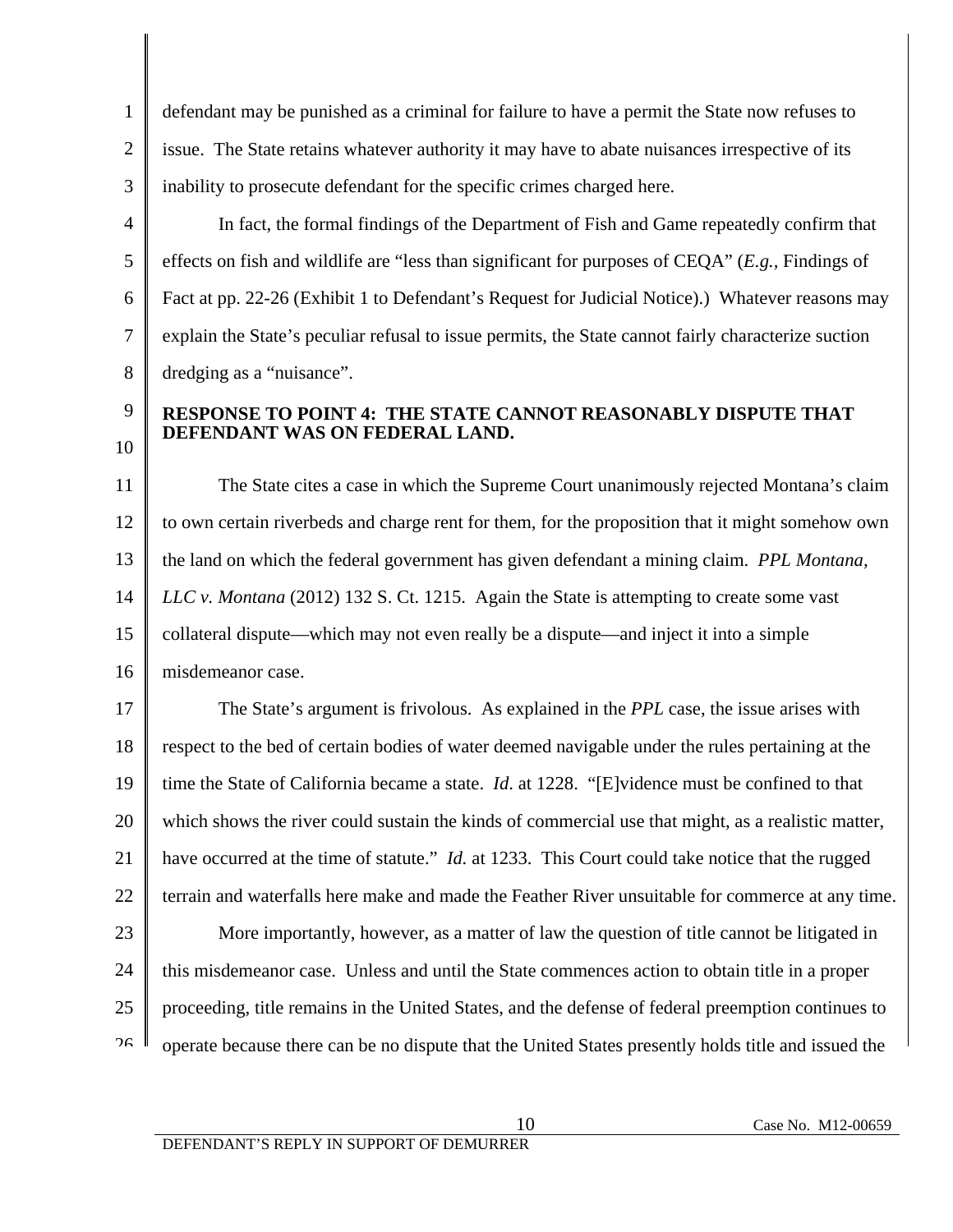| $\mathbf{1}$   | mining claim to defendant. And, of course, the United States would be a necessary party to any             |
|----------------|------------------------------------------------------------------------------------------------------------|
| $\overline{c}$ | litigation concerning the title it holds, and there is no procedure of which defendant is aware for        |
| 3              | forcing the United States to appear in these proceedings.                                                  |
| 4              | Conclusion                                                                                                 |
| 5              | It is certainly true that under <i>Granite Rock</i> , "a state program requiring permits to mine           |
| 6              | is not preempted by federal law" (Opposition at 12), but this case does not concern such a                 |
| $\tau$         | program; it concerns the <i>abolishment</i> of such a program and the substitution of a flat ban pending   |
| 8              | further state legislation, if any (or ever). It is the State's refusal to issue <i>any</i> permits that is |
| 9              | unreasonably obstructive of federal policy and law as a matter of law, and through judicial notice,        |
| 10             | this Court can sustain the Demurrer, and put these proceedings at an end.                                  |
| 11             | Dated: December 12, 2012.                                                                                  |
| 12             |                                                                                                            |
| 13             |                                                                                                            |
| 14             | James L. Buchal, (SBN 258128)<br>Attorney for Defendant Brandon Rinehart                                   |
| 15             |                                                                                                            |
| 16             |                                                                                                            |
| 17             |                                                                                                            |
| 18             |                                                                                                            |
| 19             |                                                                                                            |
| 20             |                                                                                                            |
| 21             |                                                                                                            |
| 22             |                                                                                                            |
| 23             |                                                                                                            |
| 24             |                                                                                                            |
| 25             |                                                                                                            |
| 26             |                                                                                                            |

 $1\,1$ 

Case No. M12-00659